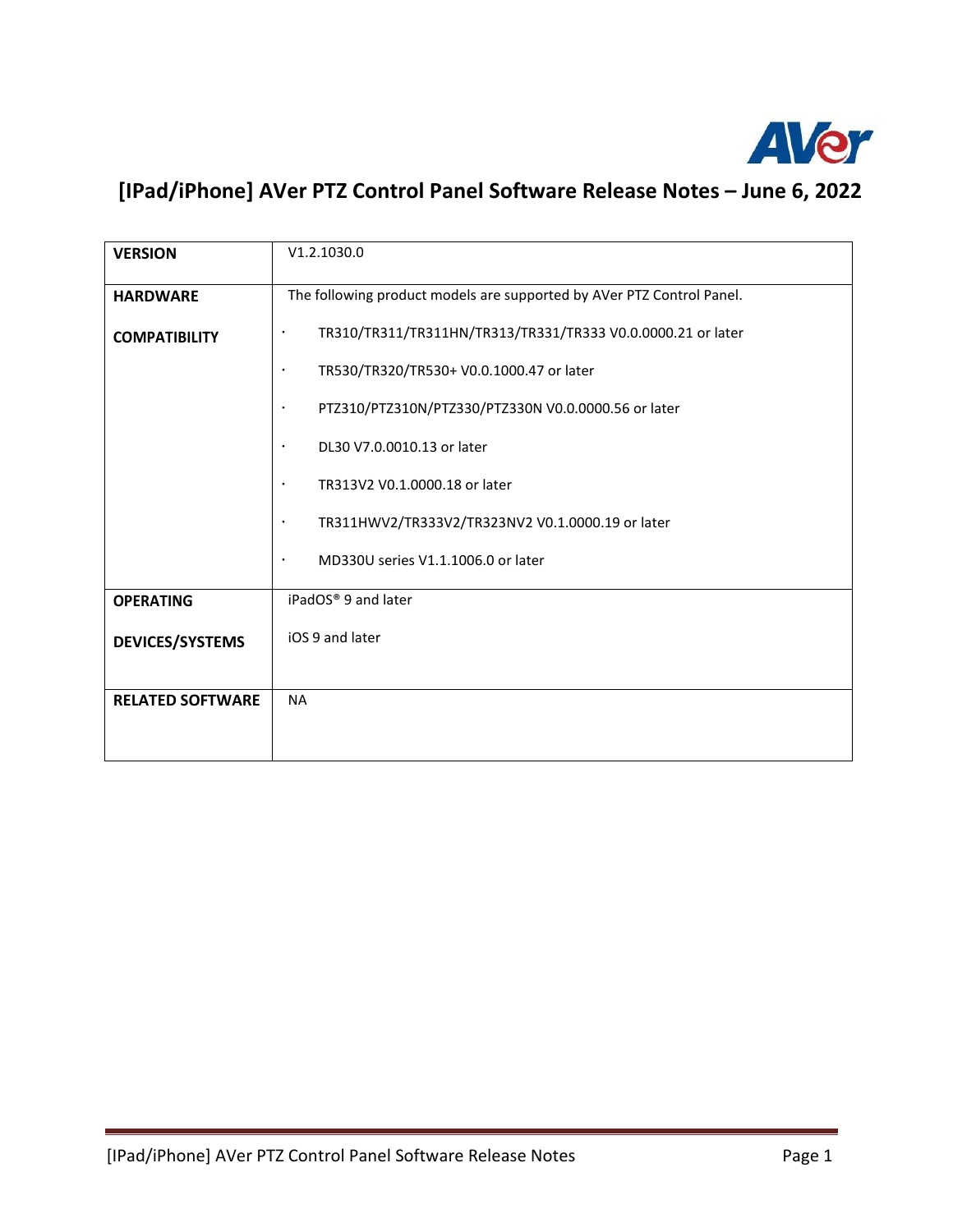## **WHAT'S NEW**

**Release date:**

**V1.2.1030.0**

1. Supports two-way radio (Only on the MD330 series).

**June 1, 2022**



2. Camera view positions itself to the center when tapping twice on the screen. (Only on

the MD330 series).



3. Able to zoom in/out when placing two fingers and spreading on the live view.



## **BUG FIXED**

1. Fixed the issue of camera tracking status is not refreshed after loaded profile setting.

## **IMPROVEMENTS**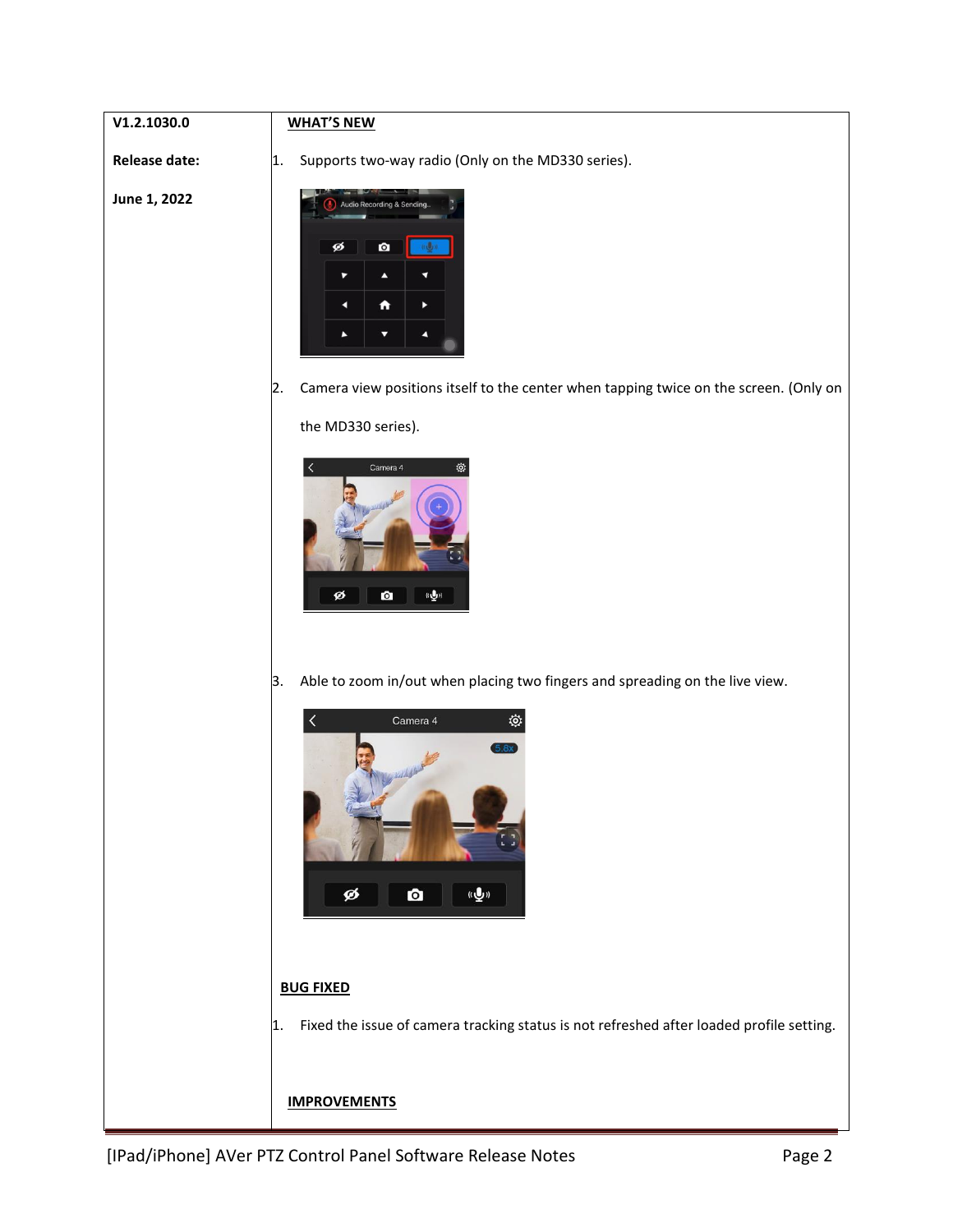| 1. | Able to link to user manual on Setup/Help Center/Online User Manual            |
|----|--------------------------------------------------------------------------------|
|    |                                                                                |
|    | <b>Setup</b><br>Online User Manual                                             |
|    | Version                                                                        |
|    | Language                                                                       |
|    | <b>Help Center</b>                                                             |
|    | <b>Privacy Policy</b>                                                          |
|    | About                                                                          |
|    |                                                                                |
|    |                                                                                |
|    | <b>KNOWN ISSUES</b>                                                            |
| 1. | Zoom ratio is different from the zoom level on camera OSD.                     |
| 2. | Zoom speed may differ when zooming in/out on control panel.                    |
|    | It may cause by different zoom speed of optical and digital zoom on cameras.   |
| 3. | If you are using iPadOS® 9 and iPadOS®10 or older devices which cannot be      |
|    | upgraded, you may experience slow live view connection due to performance      |
|    | limitations on these devices.                                                  |
|    | *Workaround: Upgrade iPadOS to 11 or later or turn off live view is suggested. |

| V1.2.1021.0        | <b>WHAT'S NEW</b>                                                                  |
|--------------------|------------------------------------------------------------------------------------|
| Release date:      | Support of AVer TR3xxV2 series<br>1.                                               |
| September 30, 2021 |                                                                                    |
|                    | <b>BUG FIXED</b>                                                                   |
|                    | 1.<br>Fixed issue regarding longer connection needed for DL30 is under Sleep Mode. |
|                    |                                                                                    |
|                    | <b>KNOWN ISSUES</b>                                                                |
|                    | If using iPadOS® 9 and iPadOS®10 and not able to upgrade the OS, user may<br>1.    |
|                    | experience slow live view connection due to performance limitation.                |
|                    | *Workaround: Upgrade iPadOS to 11 or later or turn off live view is suggested.     |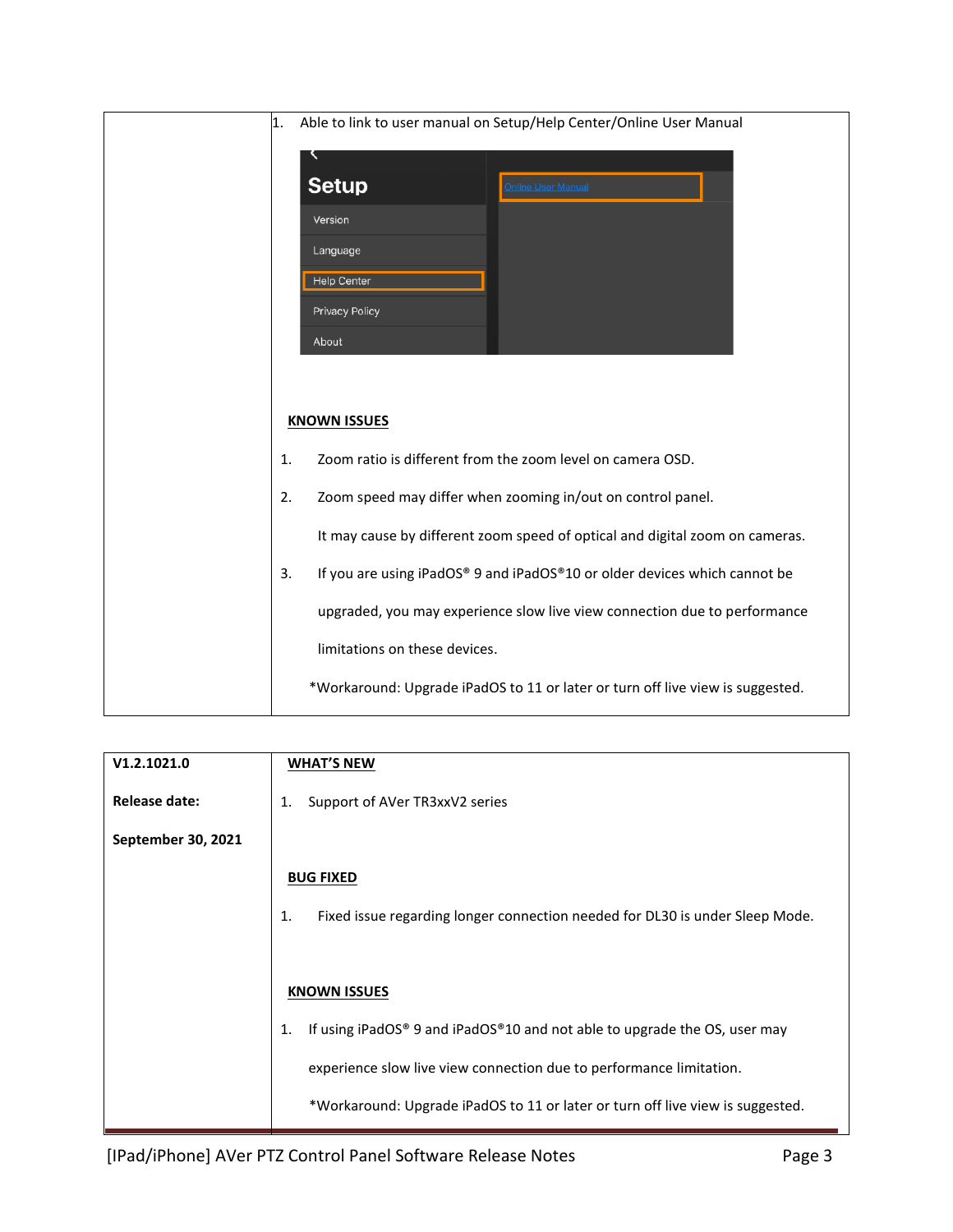| <b>VERSION</b>          | V1.2.1019.0                                                           |
|-------------------------|-----------------------------------------------------------------------|
| <b>HARDWARE</b>         | The following product models are supported by AVer PTZ Control Panel. |
| <b>COMPATIBILITY</b>    | TR310/TR311/TR311HN/TR313/TR331/TR333 V0.0.0000.21 and later          |
|                         | TR530/TR320/TR530+ V0.0.1000.47 and later                             |
|                         | PTZ310/PTZ310N/PTZ310W/PTZ330/PTZ330N/PTZ330W V0.0.0000.56 and later  |
|                         | DL30 V7.0.0010.13 and later                                           |
| <b>OPERATING</b>        | iPadOS <sup>®</sup> 9 and later                                       |
| <b>DEVICES/SYSTEMS</b>  | iOS 9 and later                                                       |
| <b>RELATED SOFTWARE</b> | <b>NA</b>                                                             |
|                         |                                                                       |

| V1.2.1019.0          | <b>WHAT'S NEW</b>                                                              |
|----------------------|--------------------------------------------------------------------------------|
| <b>Release date:</b> | Supports iPhone (iOS 9 and later are supported).<br>1.                         |
| July 15, 2021        | Supports Voice Control (iOS 10 and later are required).<br>2.                  |
|                      | Supports Auto Zoom on/off.<br>3.                                               |
|                      | Supports Hybrid Mode on/off.<br>4.                                             |
|                      |                                                                                |
|                      | <b>BUG FIXED</b>                                                               |
|                      | Improved GUI for manually IP input.<br>1.                                      |
|                      | Fixed issue regarding presets saving on DL30.<br>2.                            |
|                      | Fixed issue regarding capturing live view and controlling p/t/z on DL30.<br>3. |
|                      | Fixed issue regarding long time required when using snapshot.<br>4.            |
|                      | 5.<br>Fixed issue when more than one IP address for one camera in Auto Search. |
|                      | Fixed issue regarding button grey out after login.<br>6.                       |
|                      |                                                                                |
|                      | <b>KNOWN ISSUES</b>                                                            |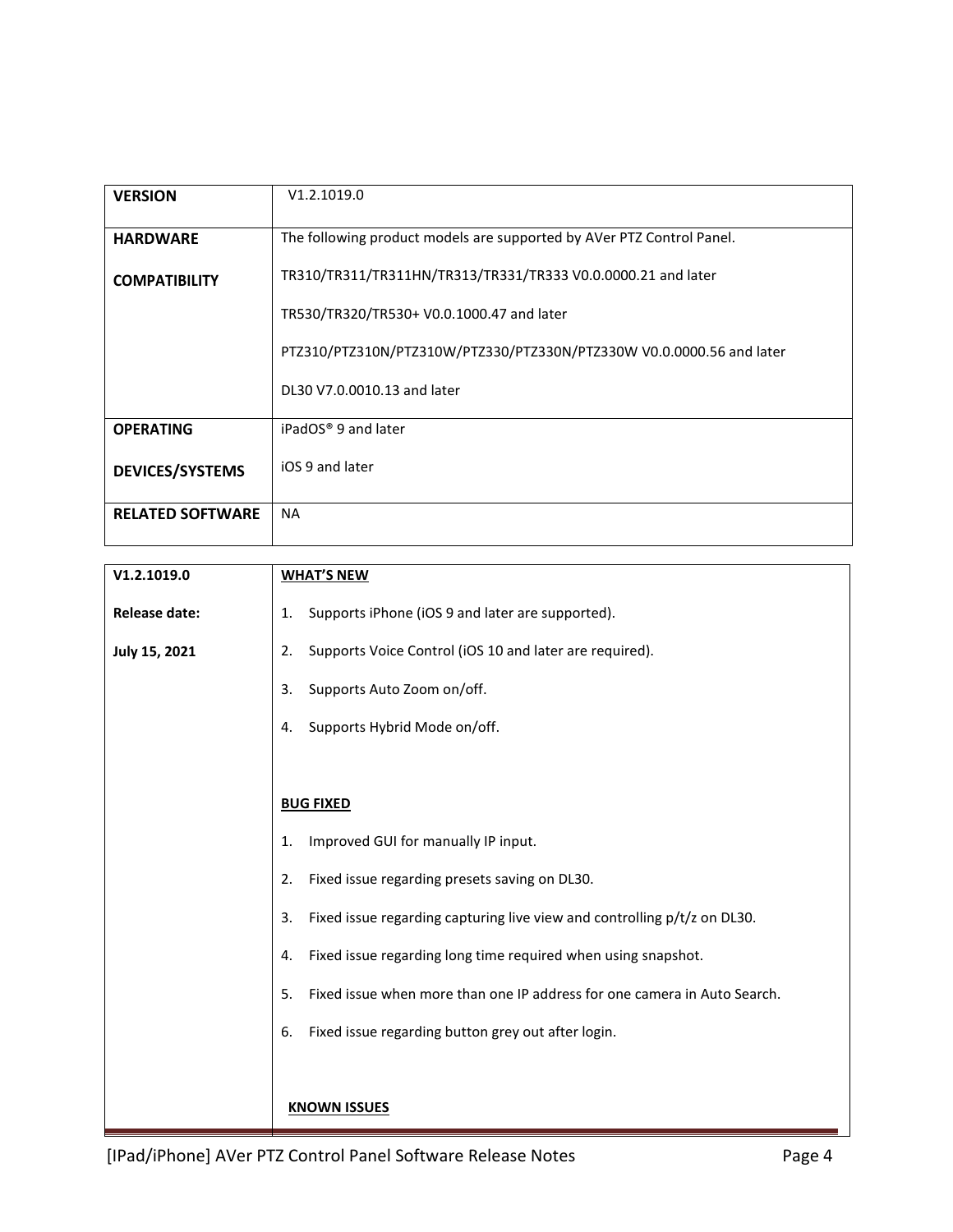|  | 4. | If using iPadOS® 9 and iPadOS®10 and not able to upgrade the OS, user may       |
|--|----|---------------------------------------------------------------------------------|
|  |    | experience slow live view connection due to performance limitation.             |
|  |    | *Workaround: Upgrade iPadOS to 11 or later or turn off live view is suggested.  |
|  | 5. | It may take a while for DL30 enter Sleep Mode.                                  |
|  |    | *DL30 will modify its Sleep Mode to USB Mode only in its firmware version after |
|  |    | V 7.0.0016.22; therefore, this known issue will be fixed afterwards.            |
|  |    |                                                                                 |
|  |    |                                                                                 |

| V1.1.1011.0             | <b>WHAT'S NEW</b>                                                                 |
|-------------------------|-----------------------------------------------------------------------------------|
| <b>Release date:</b>    | Supports iPadOS® 9 and iPadOS®10.<br>5.                                           |
| <b>February 5, 2021</b> | 6.<br>Supports TR320, DL30.                                                       |
|                         | Supports Live View on/off.<br>7.                                                  |
|                         | Supports Profile (up to 3) switching.<br>8.                                       |
|                         | Added Camera Name when login.<br>9.                                               |
|                         |                                                                                   |
|                         | <b>BUG FIXED</b>                                                                  |
|                         | Resolved issues regarding correct live view status string.<br>7.                  |
|                         | Resolved issues regarding unsynchronized live view and audio.<br>8.               |
|                         | Resolved issues regarding incorrect camera list.<br>9.                            |
|                         | 10. Resolved issues regarding crash after long hour's connection for PTC and PTZ. |
|                         | 11. Resolved issues regarding unusual noise for PTZ310.                           |
|                         |                                                                                   |
|                         | <b>KNOWN ISSUES</b>                                                               |
|                         | Failed to save preset for DL30.<br>1.                                             |
|                         | *Will fix in the next firmware version.                                           |
|                         | It takes a while to get DL30's live view and control pan/tilt/zoom.<br>2.         |
|                         | *Will fix in the next firmware version.                                           |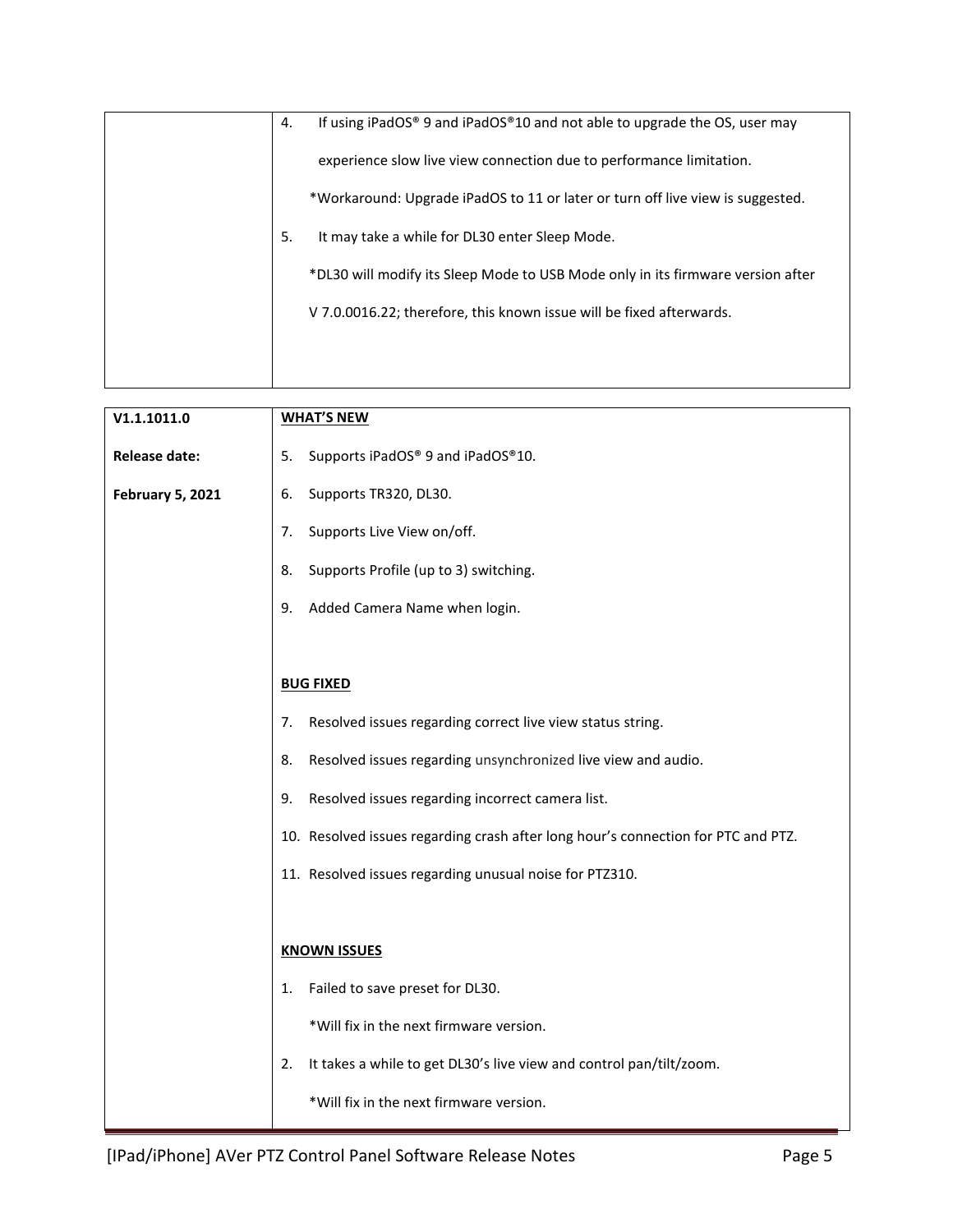| When using snapshot in Control Panel, it saves the picture that took last time.<br>3. |
|---------------------------------------------------------------------------------------|
|                                                                                       |
| *Will fix in the next version.                                                        |
| If using iPadOS® 9 and iPadOS®10 and not able to upgrade the OS, user may<br>4.       |
| experience slow live view connection due to performance limitation.                   |
| *Workaround: Upgrade iPadOS to 11 or later or turn off live view is suggested.        |
|                                                                                       |

| V1.1.1008.0          | <b>WHAT'S NEW</b>                                                                       |
|----------------------|-----------------------------------------------------------------------------------------|
| <b>Release date:</b> | Capture camera images and save them to the device album.<br>1.                          |
| November 20, 2020    | Pan, tilt, and zoom your camera to capture different areas of your room.<br>2.          |
|                      | Adjust the pan/tilt speed, and switch between autofocus and manual focus.<br>3.         |
|                      | Enable and disable tracking features, including Presenter/Zone Mode, and Click<br>4.    |
|                      | Track.                                                                                  |
|                      | 5.<br>Save and call up to 256 preset points.                                            |
|                      |                                                                                         |
|                      | <b>BUG FIXED</b>                                                                        |
|                      | N/A (First release version of this software)                                            |
|                      |                                                                                         |
|                      | <b>KNOWN ISSUES</b>                                                                     |
|                      | Not able to find or download the app when searching on Apple Store.<br>1.               |
|                      | *This issue only happened when the operating system is earlier than iPadOS 11 as        |
|                      | currently PTZ Control Panel only supports iPadOS 11 or later.                           |
|                      | Connection lost if the user modified the password after login.<br>2.                    |
|                      | *This issue only happened when the camera password was changed on Web Brower.           |
|                      | Login again to re-gain authorization with the latest password.                          |
|                      | Due to device resource consumption, the app may become unstable after a very long<br>3. |
|                      | connection with the camera.                                                             |